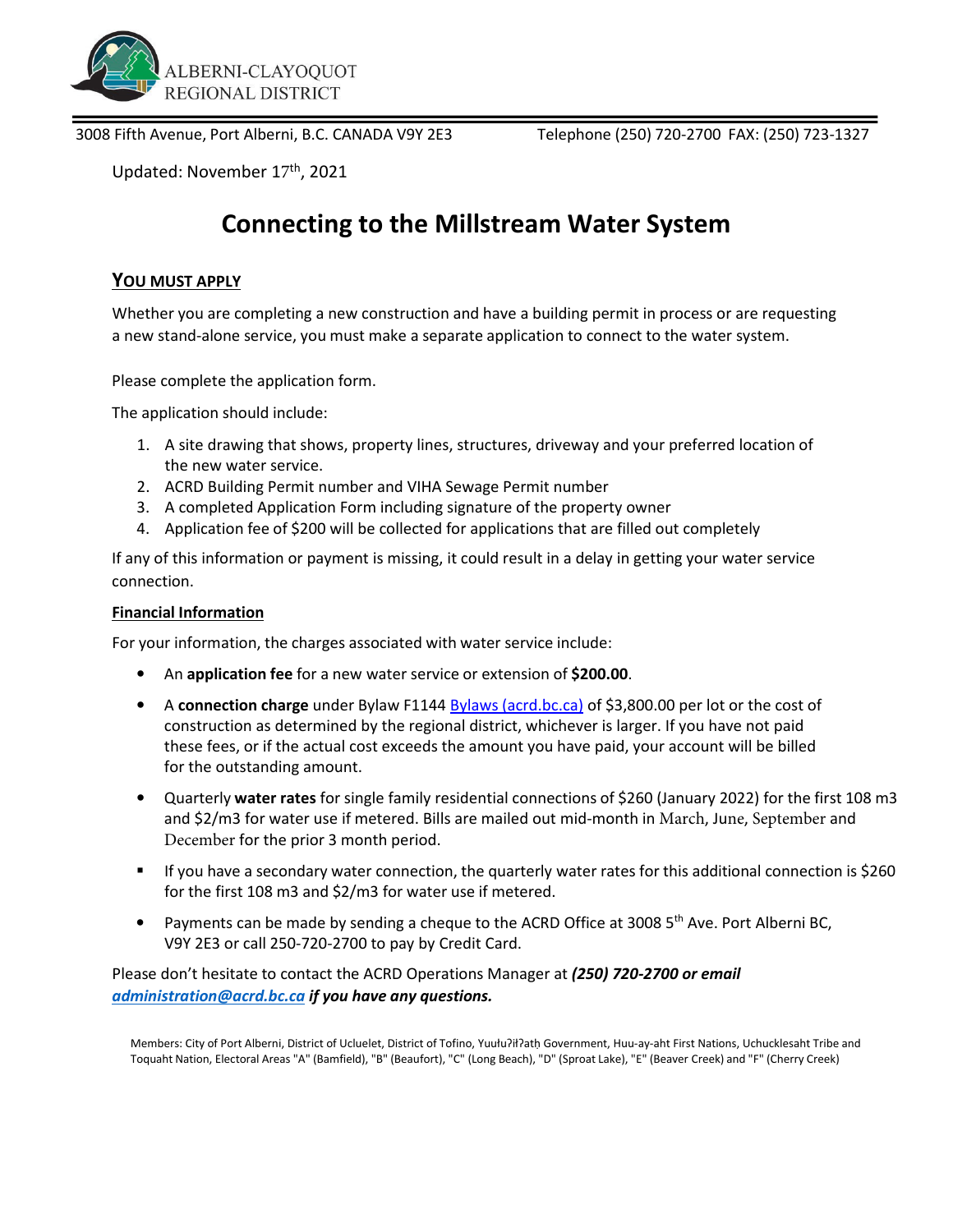

## ALBERNI-CLAYOQUOT REGIONAL DISTRICT MILLSTREAM WATER SYSTEM APPLICATION FOR WATER SERVICE

| Service Address:        | Date:  |  |
|-------------------------|--------|--|
| Name of Owner(s):       |        |  |
| <b>Mailing Address:</b> | Phone: |  |
| Legal Description:      |        |  |
| Building Permit #:      |        |  |

I/we, being the registered owner or purchaser of the lands and premises described as above hereby apply to the Alberni-Clayoquot Regional District for a supply of water through a connection to the works operated, maintained or controlled by the Alberni-Clayoquot Regional District.

Please detail the number and type of buildings onsite that will be connected to the water service:

| <b>Single Family Dwelling:</b> | <b>Multi-Family Dwelling:</b> | <b>Accessory Dwelling Unit:</b> |  |
|--------------------------------|-------------------------------|---------------------------------|--|
| Other (please describe):       |                               |                                 |  |

Please specify the sewage collection and treatment system proposed for the property with VIHA sewage permit number and ACRD building permit number reference:

The applicant should include:

- A site drawing that shows property lines, structures, driveway and your preferred location of the new water service. If this is not provided, the location will be selected for you by the Water System Operations.
- A completed application with the signature of the property owner.
- Upon completing this application, a Maintenance Technician will look at the requirements for the installation. An invoice with the fee for installation will be billed to the owner.
- Payment in full must be made prior to the water line being installed and the building permit being issued.

If any information or payment is missing it will result in a delay in getting your water service connection.

| Owner/Applicant or Agent Confirmation |                                                                                                                |  |  |  |  |
|---------------------------------------|----------------------------------------------------------------------------------------------------------------|--|--|--|--|
|                                       | 1. As applicant or approved agent, I confirm that I have read all relevant Alberni-Clayoquot Regional District |  |  |  |  |
|                                       | Bylaw and policies and that this application is in conformance.                                                |  |  |  |  |
| 2.                                    | I accept responsibility for processing delays caused by incorrect or insufficient submission materials.        |  |  |  |  |
| 3.                                    | The personal information is collected pursuant to Section 26 of the Freedom of Information and Protection of   |  |  |  |  |
|                                       | Privacy Act and is only collected for the purposes of the Millstream Water System and will not be used or      |  |  |  |  |
|                                       | disclosed for any other purpose. If you have any questions about the collection, use or disclosure of your     |  |  |  |  |
|                                       | personal information, please contact the ACRD Office at (250) 720-2700 or email: wthomson@acrd.bc.ca           |  |  |  |  |
|                                       |                                                                                                                |  |  |  |  |
|                                       |                                                                                                                |  |  |  |  |
| Signature of Owner:<br>Date:          |                                                                                                                |  |  |  |  |
|                                       |                                                                                                                |  |  |  |  |
| Signature of Applicant:<br>Date:      |                                                                                                                |  |  |  |  |